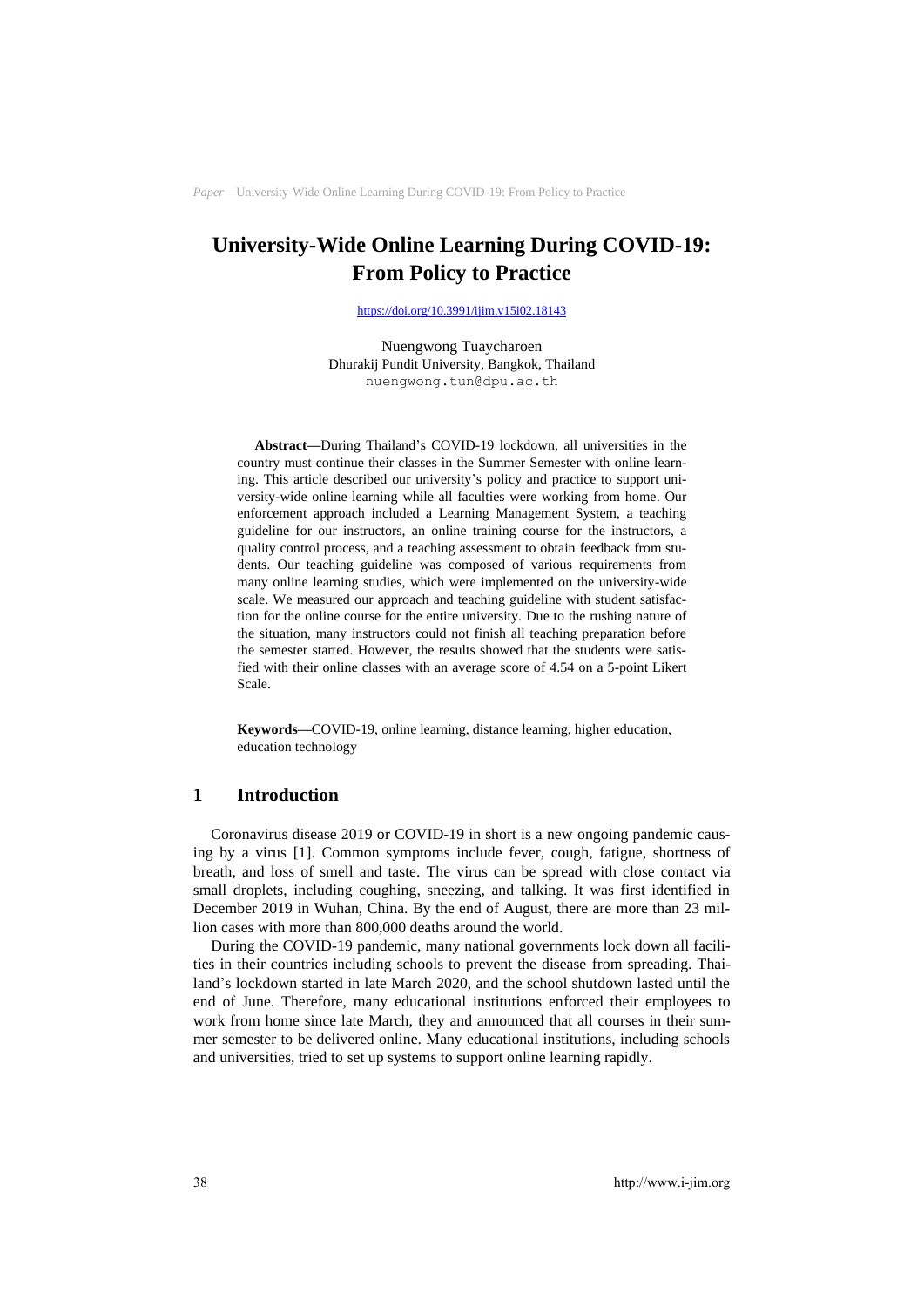All educational institutions must continue their teaching and learning activities through 100% online learning while no institutions had operated online entirely before. Most universities had online learning as a complementary or non-credit course delivery. Therefore, there were many challenges to prepare and deliver classes online in a very short period of time, including the decision to choose effective communication channels between the instructors and the learners, students' lacking equipment to connect to their classes, students' lacking high-speed internet connection, students' lacking lab instrument, appropriate pedagogy styles for online learning, proper environment for student's online learning, course assessment method through an online channel, plagiarism, IT support methods for both instructors and students, etc. These challenges must be addressed, educated, and solved or minimized the negative consequences while the instructors delivered their courses.

Due to the sudden nature of the situation, no time for our university to conduct any research or any formal face-to-face instructor training for this specific situation. Even though copious research had been done for online learning, but no literature mentioned how to implement online learning at the university-wide scale. The objective of this article is to propose a policy enforcement method and a guideline for online learning in our university and measure its effectiveness through student satisfaction. So, we were trying to find the answer to our research question: What is the appropriate method to make all instructors in our university deliver their Summer course 100% online with student satisfaction?

Before the outbreak, our university's e-learning platform was used complementary to face-to-face regular education, mainly for accessing materials. Our university also rapidly announced the online learning policy, set up a system to support online learning, and created a guideline for our instructors. This article describes the policy enforcement approach in our university, including the training for online learning, the guideline provided, and the quality assurance process, and support for our faculties during this crisis. Additionally, we also include the student satisfaction survey results gathered from registered students in the semester as the feedback for our method.

This article was organized into six sections; 1) introduction 2) related works, including the online learning situation and research before and during COVID-19 3) methodology for our policy enforcement method and an online learning guideline 4) results of student satisfaction 5) discussion of the developed enforcement and guideline and 6) conclusion.

## **2 Related Works**

To understand the current situation in current online learning, in this section, we defined online learning and explored the usage of online learning before and during the COVID-19 pandemic. This section starts with defining terms related to online learning, and the next topic explores the most popular online learning approach in Higher Education around the world, i.e., MOOC. After that, a literature survey about pedagogy for online learning is described, including Mobile Learning. Finally, the section ends with the online learning efforts during COVID-19 around the world.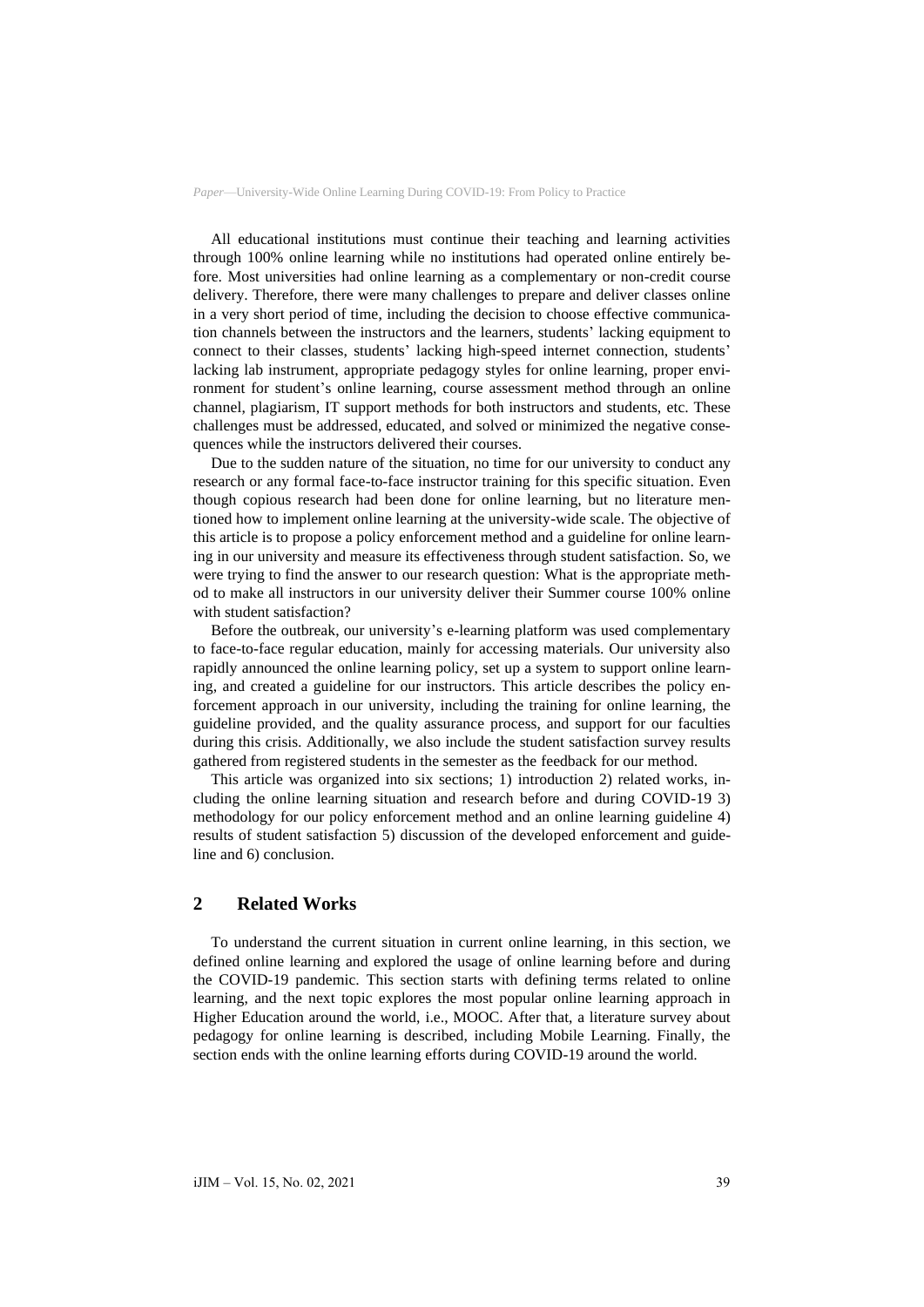#### **2.1 Online learning in higher education before COVID-19**

Online learning in higher education is not a new approach, but it has been used for specific circumstances. Since the cost of college tuition is rising faster than inflation, online learning is a way to spread the cost of higher education. Pure online learning can be classified as Distance Learning since it delivers over the internet nowadays, and partly online and in-class learning is called Hybrid Learning or Blended Learning. Many studies [2], [3] concluded that there are no significant differences in student outcomes between online learning and face-to-face learning. However, Bernard et. al. [4] stated that synchronous activities were better for traditional face-to-face learning, but asynchronous activities favored distance learning. The differences in time spent in the class also result in different outcomes. So, online learning has great potential to provide a world-class education to anyone, anywhere, and anytime for some asynchronous content as long as the learners have access to the internet.

Before the COVID-19 crisis, Wotto [2] defined the concept and analyzed the current trends in higher education distance learning (HEDL) in Canada, the United States, and France. Since internet usage among early adults in most OECD countries is almost 100%, HEDL via the internet is more than plausible. The most common usage of HEDL is via MOOCs with the United States hosting most MOOC platforms, i.e., Coursera, EdX, etc. Most of those courses are produced by top universities, while 80% of US universities also publish their courses online. In contrast, 70% of their registered learners are located outside the U.S. territory. Therefore, learners from all over the world increasingly invest time and money for education via the internet.

Higher education internationalization has grown its enrollment rate significantly, and online learning provided access and flexibility. For example, HEDL internationalization in the US delivered through mega portals, which offered over 170,000 courses from 3,050 educational institutions in 110 countries, which accounted for 13,000 programs, including over 9,000-degree programs and 3,000 short programs. In contrast, HEDL in national education was still an addition to traditional in-class education.

In Canada, HEDL had an 11% increase per year in its online enrollment rate in 2015, and it accounted for 16% of the total university registrations. In Europe, French aims to develop a potential MOOCs market of 400 million students by 2030. In China in 2019, there are over 12,500 MOOC courses; more than 200 million person-times of college students and social learners participate in the study online, and up to 65 million person-time of college students obtained MOOC credits [3]. Therefore, the entire world embraced online learning full-heartedly, especially for higher education.

#### **2.2 Pedagogy for online learning**

Even though online learning, including MOOC, gains its popularity over time, there are still gaps to improve the effectiveness of its pedagogy. Many studies had been explored in this space. The results from secondary data showed that Blended Learning could be applied successfully while Online Learning was struggling according to the pass rate [4]. Blended Learning can support various activities, i.e., using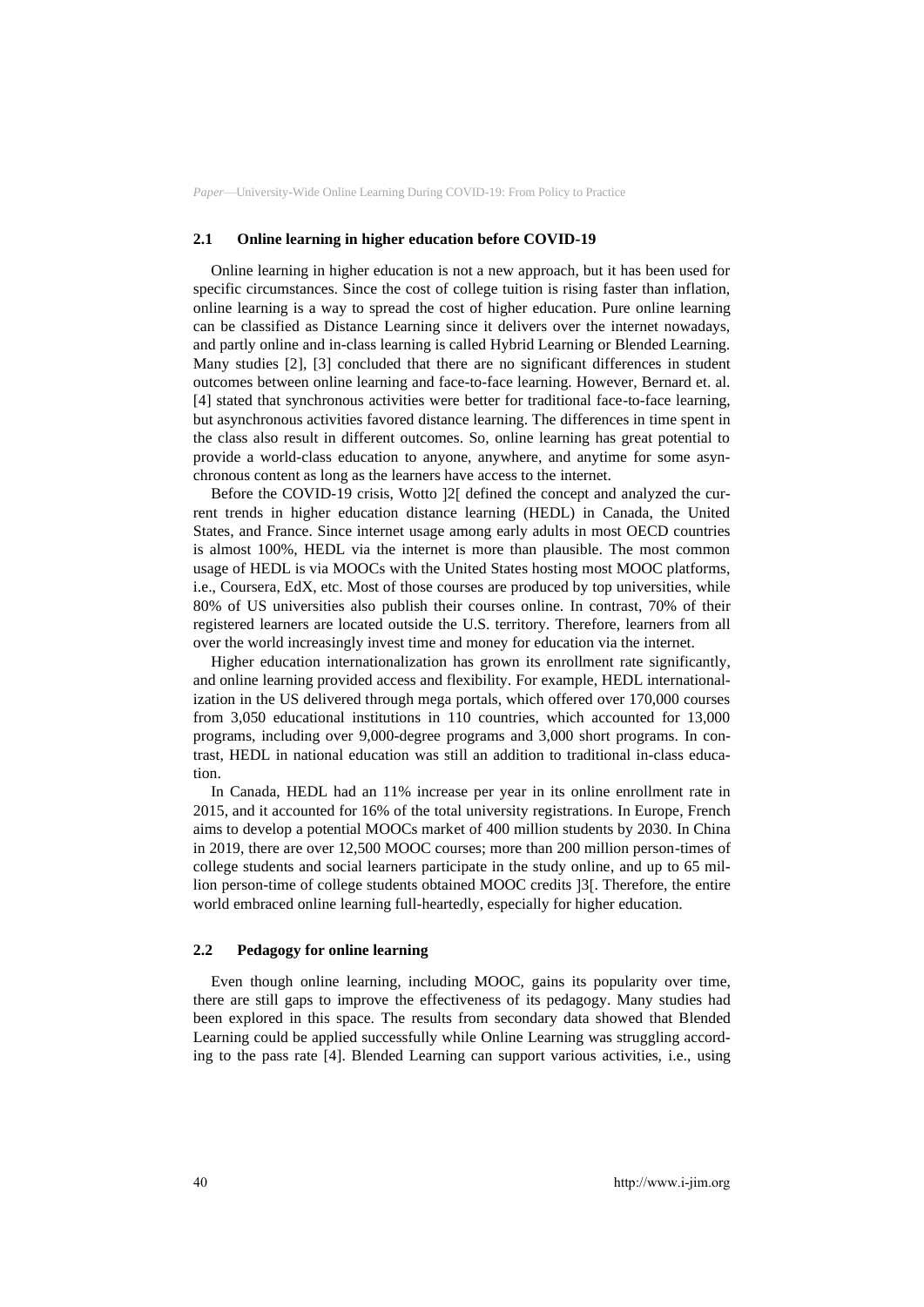online discussion activities as formative assessment [5]. The results from comparing online and face-to-face showed that weekly activity is the most valuable strategy in both online and face-to-face while course structure/sequence and online class discussion are much more valuable than those in the face-to-face class [6]. These strategies should be implemented in Online Learning effectively.

Di Jing and Dong-chen Zhao [7] developed a MOOC Satisfaction Scale (MSS) to measure university's students' satisfaction with MOOC. After a thorough statistical analysis, the final version of the MSS included 5 dimensions with 28 items. The MSS was used in our teaching guideline to create a MOOC with high satisfaction.

ICT must be used in online courses inevitably. Alogiannakis & Papadakis [8] found that younger teachers were willing to accept ICT in pedagogy than the older ones, though they were from small-town schools. Rodrigo Urcid Puga [9] applied FIT Model (Flexible, Interaction, and Technology) to an online course in for a group of instructors on different campuses. The course used CANVAS and Zoom to deliver content and communication. The satisfaction survey showed very high satisfaction with face-to-face classroom preference.

#### **2.3 Mobile learning**

Mobile Learning is an indispensable tool for online learning. Learners can access educational material anytime anywhere via their smartphones. Smartphone learners can finish course material 45% faster than learners with computers, and 43% of mobile users can enhance their learning productivity over non-mobile users [10]. With good learning design, a mobile app can enhance the learners' self-belief in learning achievement [11].

The four basic elements of mobile learning pedagogy include technology, pedagogy, content, and social interaction [12]. According to the instructor's aspect, the factors influencing mobile learning include teacher status, type of institution, educational technology research, implementing pedagogical innovations regularly, and belief that mobile devices are appropriate [13]. The factors that affect college students' adoption of mobile learning include task characteristics, task technology fit, mobile learning performance expectation, social impact, resource optimization, and perceived cost [14]. A clear learning module can help students' self-learning. When mobile learning is used in the third space, i.e., between formal classroom and selfeducation, it should support these properties: switching across scenes, emphasizing student to practice in real-life problems, including interactive communication, and supporting the teachers as experienced peers instead of authority roles [15]. However, mobile learning success in one context may not always be accepted in another due to culture [16]. While mobile learning is only a tool for online learning, many approaches in the studies above can be applied to online learning as well.

#### **2.4 Online learning during COVID-19**

While COVID-19 is spreading all over the world, and many governments announced to lock down their countries, including schools and universities. The World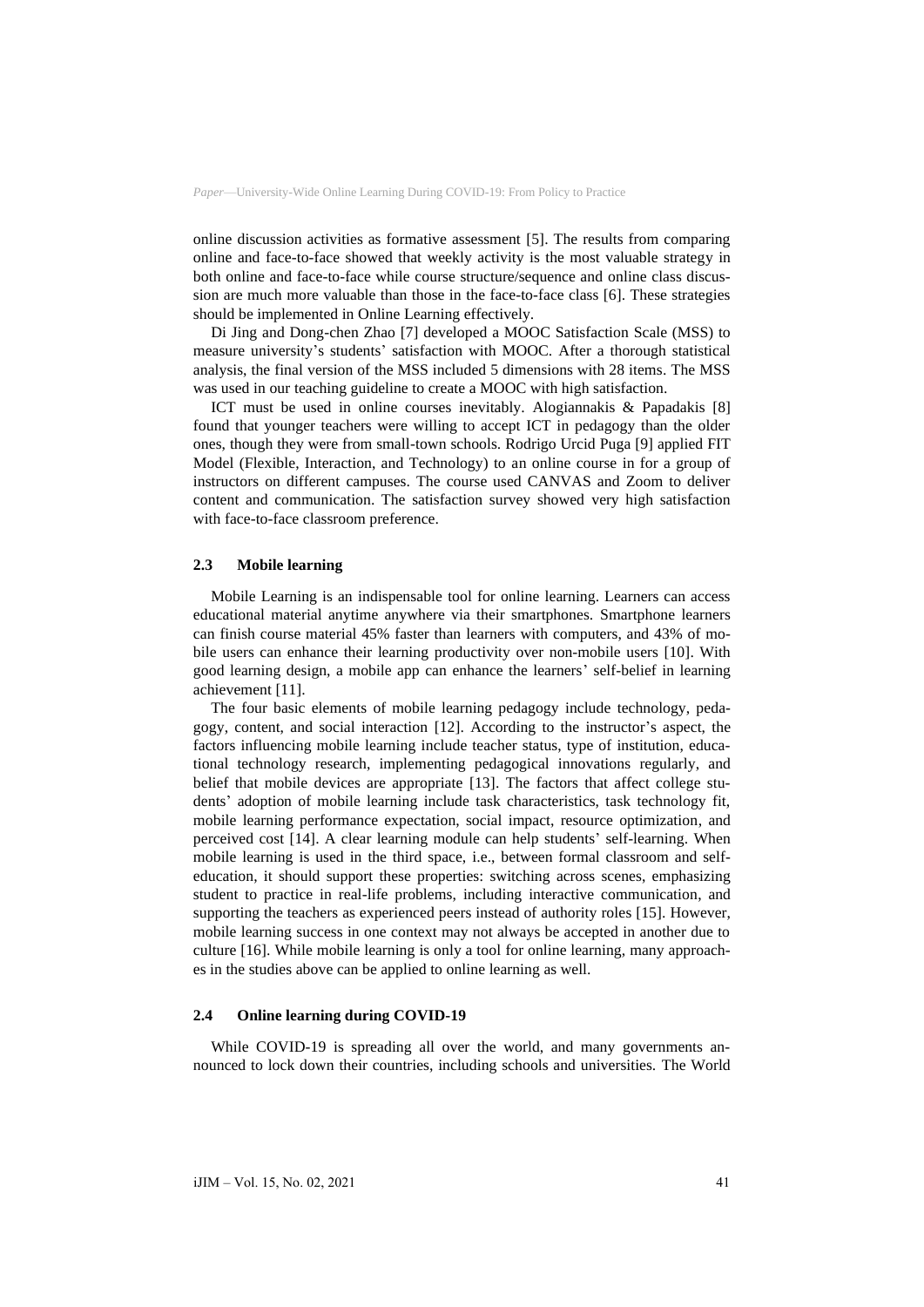Bank [17] collects emerging education technologies to support educational technology utilization in remote learning during the COVID-19 pandemic, i.e., TV, radio, online video broadcasting, CDs distribution, LMS, such as Moodle, Google Classroom, or Microsoft Teams. UNESCO [18] also compiles a list of educational applications, platforms, and resources to facilitate student learning during COVID-19 school closure.

Some example of empirical research on using education technologies, i.e., LMS, during COVID-19 is given as the followings. Papadakis et al. [19] investigated how Greek university students use Moodle as an LMS on mobile phones. They concluded that, though Moodle supports many activities, most of them used it only for a content repository and engage only low-stake activities. The top 3 reasons for not-using the LCMS are

- 1) Heavy workload with no time to create an e-course
- 2) Need help to create e-content
- 3) Need training to use the platform [20].

Therefore, in our university, we set up an online training and a support team for our faculties.

Basilaia et al [21] identified the requirements of online-learning platforms during COVID-19 to have the following properties:

- 1) Video conferencing with at least 50 students in the session
- 2) Discussions with students can be done to keep classes organic
- 3) Lecture must be recorded for students with no high-speed internet
- 4) Lectures are accessible in mobile phones and computers
- 5) Possibility of watching and rewinding already recorded lectures
- 6) Assignments are handled via online methods

In this article, they used Google's G-Suite for education. Likewise, our university decided to use Google's G-Suite for education as well.

On the instructor's side, Teaching professionals in computer science in the UK showed a more positive attitude towards online learning, teaching, and assessment [22]. On the student's side, online learning could not make students feel connected, maintain their routine, nor provide them some hours of structured learning [23]. The students indicate a poor relationship with teachers and peers while they are feeling anxiety and stress [24]. Only replacing classroom learning with online learning without changing the pedagogy methods can even reduce the quality of student learning [25]. Therefore, an effective online learning approach is inevitably crucial during the lockdown.

The challenges of online learning are:

- 1) Unequal Distribution of ICT Infrastructure
- 2) Quality of Education
- 3) Digital Illiteracy
- 4) Digital Divide
- 5) Technology cost & Obsolescence [26].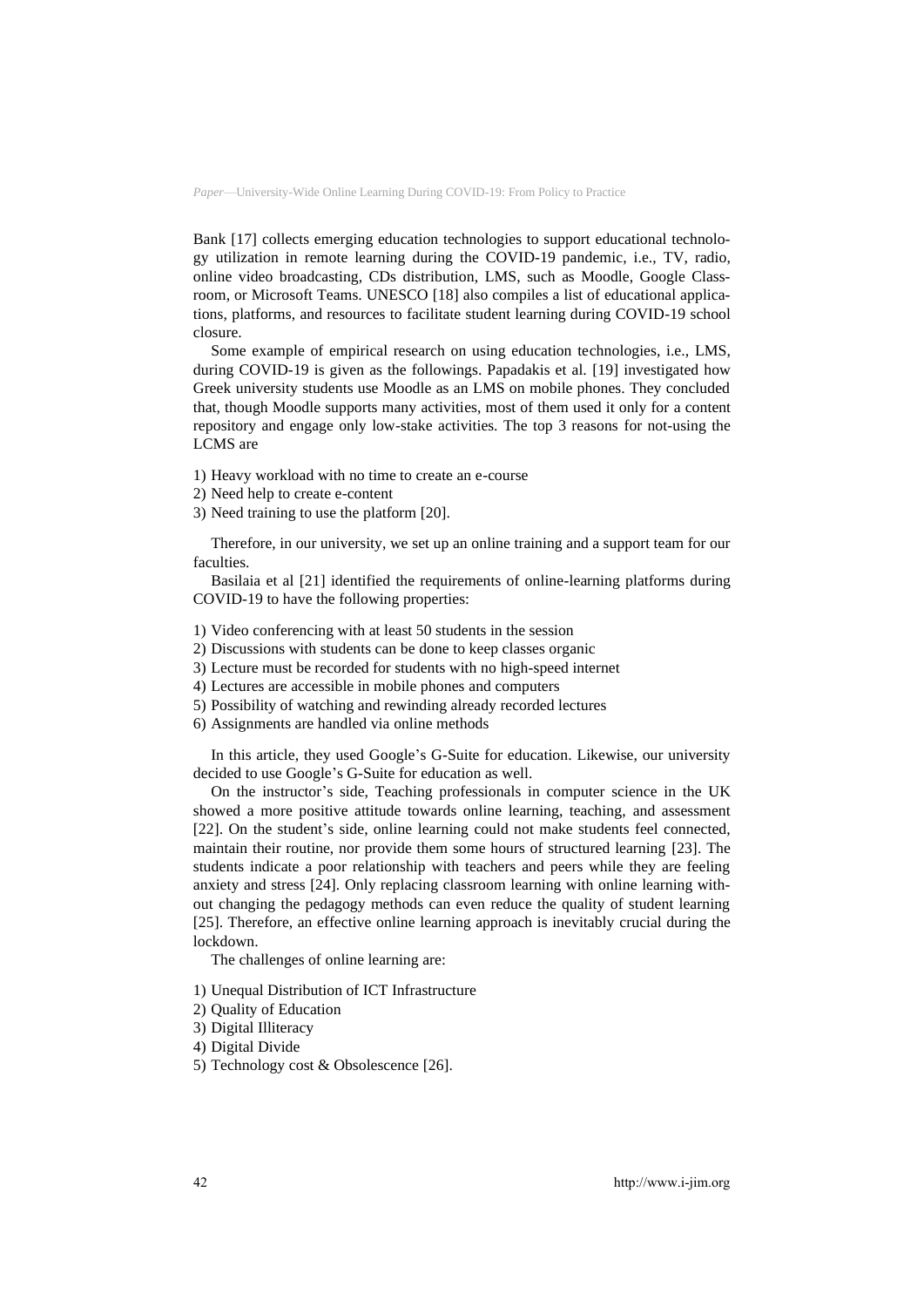These challenges must be considered and mitigated for effective online learning.

During COVID-19, various empirical research about online learning pedagogy had been conducted. Though online platforms can extend the space and time of teaching, online learning lacks emotional guidance [27]. Effective online learning should not only contain video clips, but also include the course's in-class activities, and online participation should be responsive actively in timely manners [28]. However, the workload of both students and teaching staffs increased as well [29]. Providing an abundance of learning resources and allowing students the freedom of selecting the ones that best facilitate their learning was a viable decision for the online course during COVID-19 [30]. One way is to teach through a Hybrid Classroom allowing online and physical participants to interact during a live session during the lockdown [31]. In addition, videoconferencing platforms (Zoom, Microsoft Teams, and Cisco Webex) are an important component for online learning, and their performance was not significantly different [32]. With all facilities and convenience, the degree of plagiarism during distance learning increased comparing to the plagiarism of face-to-face learning [33].

Various research had been done during the COVID-19 shutdown, but no literature mentioned how to implement online learning at the university-wide scale. Based on the related works above, for our university-wide online learning during the COVID-19 shutdown, we proceeded with our approach with a policy enforcement method and a teaching guideline for our faculties. We choose Google Classroom as our universitywide LMS and Google Meet as our video conference since we already have Google G-Suite for education for our complementary e-learning. The suite has been reliable with very little downtime, and it is famous for its user-friendliness for new users. We also provide a training course and a support team to create online content for faculties. Lastly, we conduct an active process to control their teaching quality, as described in the next section.

## **3 Methodology**

At the beginning of April, our university executives announced a university-wide online learning policy during the Summer Semester, and they specified the policy of online learning classes. The policy specified that all lecture-based courses must organize with online learning, which must have both video clips and live sessions in every week for the class effectiveness. As the centre of Learning and Teaching Innovation, we implemented the university-wide online learning policy enforcement via four steps, including: 1) an online training, 2) an online teaching guideline, 3) a teaching quality control, and 4) a teaching assessment survey. The details in each step are as the followings. The details in each step are as the followings.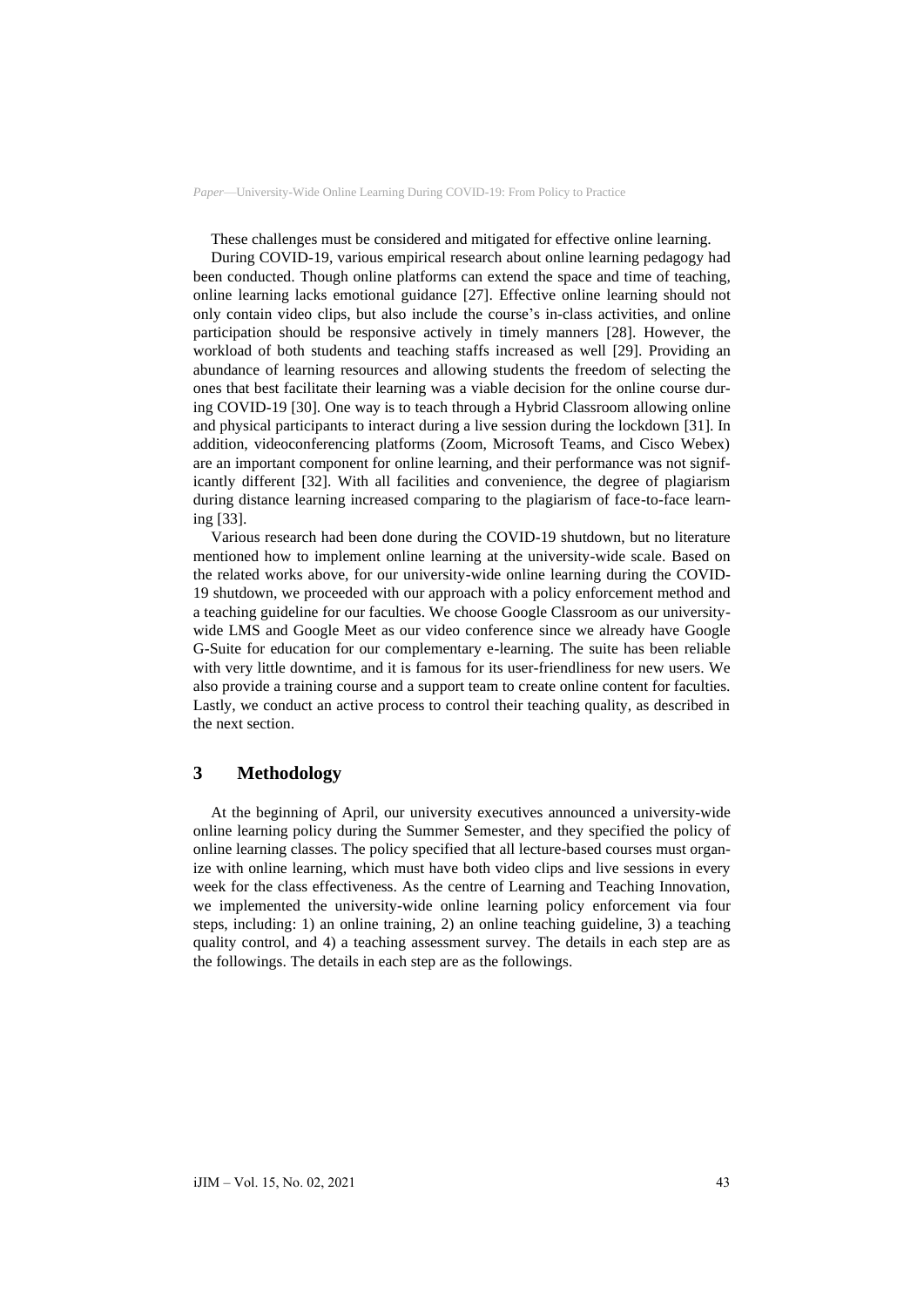### **3.1 Online training**

First, we created an online training course via Google Classroom. We choose Google Classroom as our university-wide Learning Management System since we already have Google G-Suite for education for our complementary e-learning. Also, the suite has shown its reliability with very little downtime, and any new users can start to use Google products with a little learning curve.

Then, we created the training contents of 10 video clips, including:

- 1. How to record a video clip with PowerPoint
- 2. How to record a video clip with LOOM/OBS Studio
- 3. How to record a video clip with a webcam with Google Meet
- 4. How to edit video clips with Window 10's Video Editor
- 5. How to create a classroom and add students in Google Classroom
- 6. How to publish your instructional media, manage and grade assignments, and export scores with Google Classroom
- 7. How to have a live session with Google Meet
- 8. How to have a student's presentation session with Google Meet
- 9. How to proctor with Google Meet
- 10. How to create an online quiz with Google Form

Obtaining the concept of Microlearning, we divide the video clips into bite-size (shorter than 5 minutes) for each topic, so the faculties can watch the clips in their spare time, and they can search for the clips based on their interests easily.

Then, we invited all faculties who would teach during the Summer Semester to join our course. The University Academic Affairs Office announced the work from home policy and online learning class for the Summer Semester in early April 2020. The university also closed during the third week of April as its annual vacation, while the Summer Semester started on May 18th. Therefore, we had only a few weeks to prepare all faculties to teach online for the semester without a chance to meet up with them in person. Therefore, the only way to communicate with them is via electronic methods, including emails, LINE, and phone calls.

The communication while all faculties are working from home is very difficult. We decided to implement many ways of communication. First, we passed our course's class code via the deans of all faculties in the university. Then, we invited them via the university's emails individually. Finally, we posted our Google Classroom invitation and class code in the university LINE group, and we asked the head of their departments to confirm the subscription with them. As a result, we have 88.43% of the 121 faculties we invited.

### **3.2 Online teaching guideline**

In the second week, we released a guideline for online teaching. The guideline includes 10 items as the best practices the instructors should follow to create a good online course. The details of the guideline are as the followings: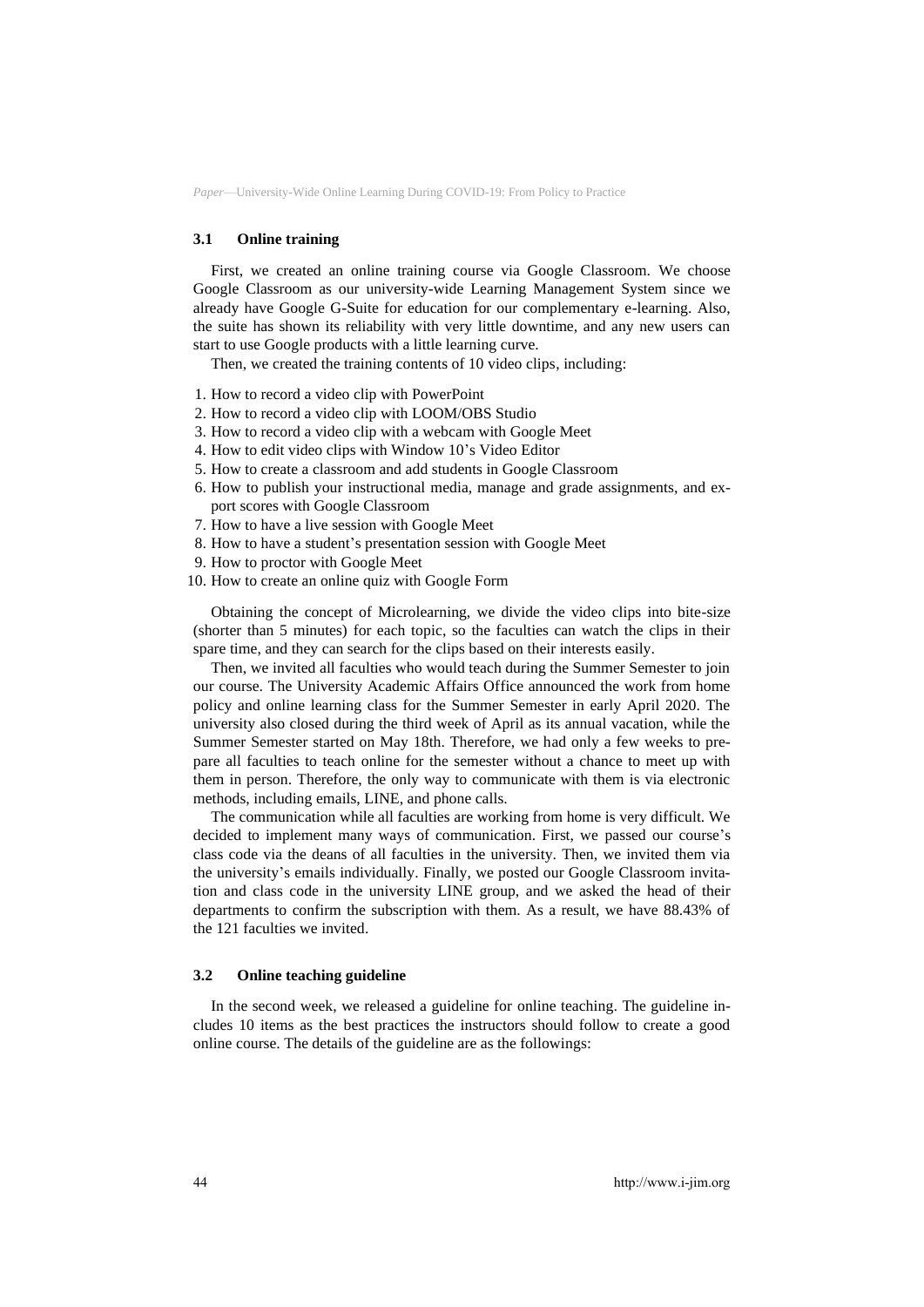- 1. The course includes video clips for all 15 sessions in the semester.
- 2. Each video clip is shorter than 10 minutes.
- 3. The course includes weekly live sessions for interactive activities, such as Q&A, discussion, etc.
- 4. The live session is shorter than 30 minutes and followed by a break.
- 5. Any live sessions are recorded for future access.
- 6. (optional)A Digital Textbook is included for self-paced learning.
- 7. All documents and instructional media are posted in Google Classroom for student access.
- 8. All documents and media are organized for easy access and easy reference in Google Classroom, i.e., ordered by week and specified the topics.
- 9. The course includes exercises or activities for formative assessment in each topic.
- 10. The course includes an online summative assessment, i.e., online exams, online presentations, etc.

The guideline was in a Google Form to have the instructors assess their courses by themselves. We also communicate the guideline via our training Google Classroom, the university LINE group, and e-mails.

### **3.3 Teaching quality control**

After releasing our online teaching guideline, to assure the teaching quality, we scheduled assignments for all instructors, including:

- **Course Syllabus:** This includes the course description, schedule time, instructor's contacts, class policy, textbook, references, and grading allocation.
- **Online Lesson Plan:** This includes each session's topics, objectives, content delivery methods (video clips or live sessions), activities, and formative assessment methods.
- **Google Classroom ID** of their online classes
- **Video Clips:** The instructors assigned to submit in their Google Classroom for 5 sessions per week.

Three weeks before the semester started, the instructors had to submit their course syllabus, online lesson plan, and the Google Classroom ID. Then, in the week after, they were assigned to submit their video clips for their first 5 sessions. After that, they were assigned to submit their video clips for session 6th-10th. Finally, they must submit their video clips for the last 5 sessions. All submission statistics were informed to their deans and the Vice President in the Academic Affairs of the university.

There were four teaching advisors in our Learning and Teaching Innovation Centre to check their submissions according to the guideline and give feedback for improvements weekly. We also conducted a teaching assessment survey from students taking their courses to reflect their online teaching experience.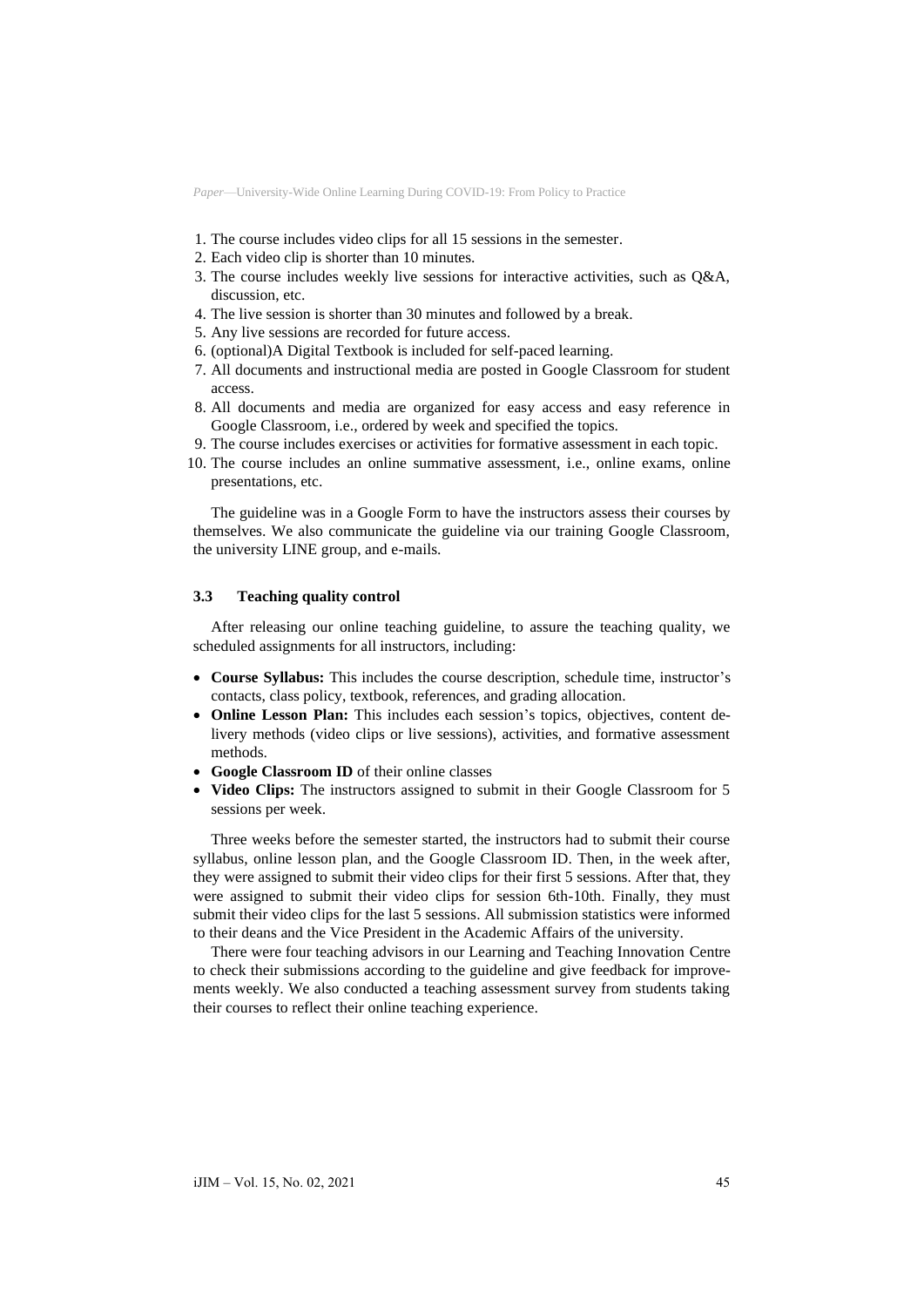### **3.4 Teaching assessment survey**

The instrument used is the satisfaction of students from a survey for the online classes under the enforcement of the university online learning policy. There were two parts of our survey, including the close-ended part and the open-ended part. The close-ended survey included 10 questions using a 5-Likert scale. The closed-ended questions were corresponding to the previously stated research as shown in Table 1.

|    | <b>Ouestions</b>                                                                                                                               | <b>References</b>                                |
|----|------------------------------------------------------------------------------------------------------------------------------------------------|--------------------------------------------------|
|    | 1. The students have an opportunity to practice analytical thinking, creativity,<br>problem-solving, and collaboration via this online course. | [6], MSS CI: Q11 [7],<br>Basilaia (2) [21], [28] |
|    | 2. The students learn from multi-media, i.e., videos, infographics, animations,<br>digital-learnings, games, social media, etc.                | MSS PR: Q39 [7], [30]                            |
|    | 3. The instructional multi-media (videos, animations, games, etc.) have appro-<br>priate lengths.                                              | MSS CI: Q5 [7]                                   |
| 4. | The students can access all media conveniently.                                                                                                | Basilaia (3-5) [21]                              |
| 5. | The live sessions are not too long.                                                                                                            | <b>MSS CI: Q5 [7]</b>                            |
| 6. | The students can access the LMS conveniently.                                                                                                  | MSS PR: Q38 [7]                                  |
|    | 7. The students can receive suggestions and advice from the instructors conven-<br>iently.                                                     | <b>MSS TSI: 023 [7]</b>                          |
|    | 8. The online assessments (i.e., exams, projects, presentations, etc.) are appro-<br>priate to the course.                                     | MSS AE: Q29 [7],<br>Basilaia (6) [21]            |
| 9. | The students have a good attitude toward online learning.                                                                                      | MSS SL: Q19 [7]                                  |
|    | 10. The students have learned all topics stated in the course objectives and lesson<br>plan.                                                   | <b>MSS CI: Q1 [7]</b>                            |

**Table 1.** The Online Teaching Survey Questions and Their References

The survey questions covered all five dimensions in MSS [7] and online learning requirements in [21]. We would like the instructors to have more freedom in their classes, so we implemented only a set of questions from MSS. Besides, the survey questions covered all 10 items in our online teaching guideline with a broader sense.

Two subject-matter experts validated the survey questionnaire. Both were university academic executives. One had expertise in modern pedagogy, and another one had expertise in educational quality assurance.

The summer semester of 2019 lasted from May 18th until the end of June 2020. We conducted a survey to assess our university online classes for the semester from June 22nd until July 3rd, 2020 as the feedback from students taking the online classes. The population taken was all students registered in the summer semester of 2019.

The survey was conducted based on a convenience sampling design, and everyone was free to decide their participation. We sent out a web link of the survey via the university mobile application for students, and we posted it in our training Google Classroom. After we released the survey for a week, there was only a small number of students responded to the survey. Therefore, we decided to post the survey in all instructor's Google Classroom to collect more data.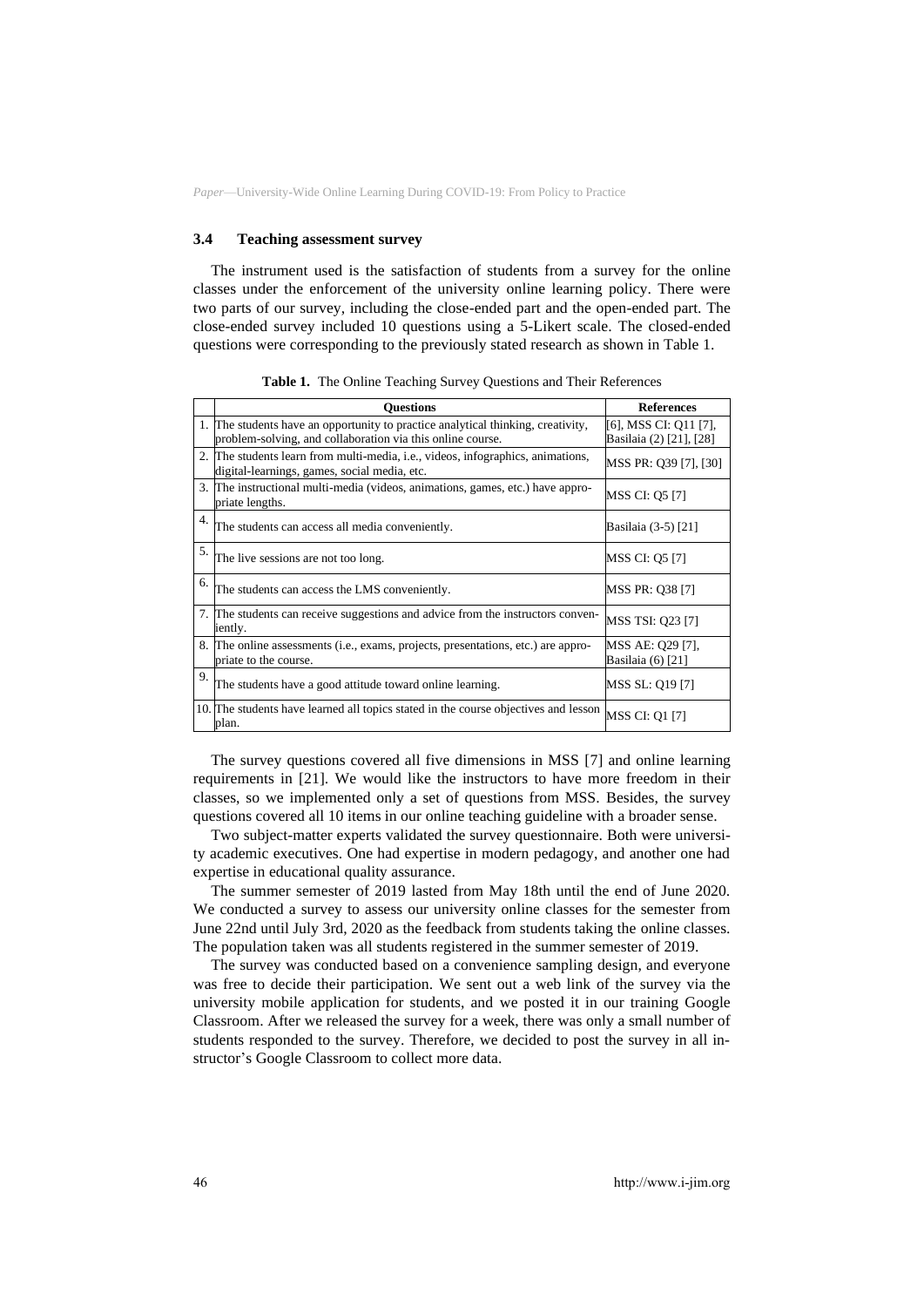## **4 Results**

Among 121 instructors registering the training Google Classroom, these are the results of our training course:

- Only 57 instructors were attending our training programs as they informed us that their courses are lecture-based. The university policymakers did not include the non-lecture-based courses into the university's online learning policy at this time. So, other 64 instructors claimed that their courses are not lecture-based, and they managed their classes in some other ways rather than online lecture-based courses.
- 49 from 57 instructors (85.96%) submitted their course syllabus and online lesson plans completely.
- Only 35 instructors (61.40%) submitted their video clips for their first 5 sessions.
- Only 12 instructors (21.05%) submitted their video clips for their week 6-10 by our submission schedule.

Due to the communication problem, we had to extend our training program for another week. the training schedule was overlapped with the semester. So, they must teach and produce their media at the same time. Therefore, they could not complete our assignments on time. However, we accomplished our goal: they learn good practice to conduct their online course by producing the course syllabus, online lesson plan, and video clips.

After receiving the assessment survey results from 669 students from all faculties in the university, the results are shown in Table 2. The scoring system is a 5-point Likert Scale, including strongly disagree (1), disagree (2), neutral (3), agree (4), and strongly agree (5).

|    | <b>Ouestions</b>                                                                                                                             | <b>Average Score</b> |
|----|----------------------------------------------------------------------------------------------------------------------------------------------|----------------------|
|    | The students have an opportunity to practice analytical thinking, creativity, problem-<br>solving, and collaboration via this online course. | 4.62                 |
|    | The students learn from multi-media, i.e., videos, infographics, animations, digital-<br>learnings, games, social media, etc.                | 4.58                 |
| 3. | The instructional multi-media (videos, animations, games, etc.) have appropriate<br>lengths.                                                 | 4.52                 |
| 4. | The students can access all media conveniently.                                                                                              | 4.58                 |
| 5. | The live sessions are not too long.                                                                                                          | 4.47                 |
| 6. | The students can access the LMS (Google Classroom) conveniently.                                                                             | 4.57                 |
| 7. | The students can receive suggestions and advice from the instructors conveniently.                                                           | 4.61                 |
| 8. | The online assessments (i.e., exams, projects, presentations, etc.) are appropriate to<br>the course.                                        | 4.56                 |
| 9. | The students have a good attitude toward online learning.                                                                                    | 4.44                 |
|    | 10. The students have learned all topics stated in the course objectives and lesson plan.                                                    | 4.61                 |
|    | Overall                                                                                                                                      | 4.56                 |

**Table 2.** The Online Teaching Survey Results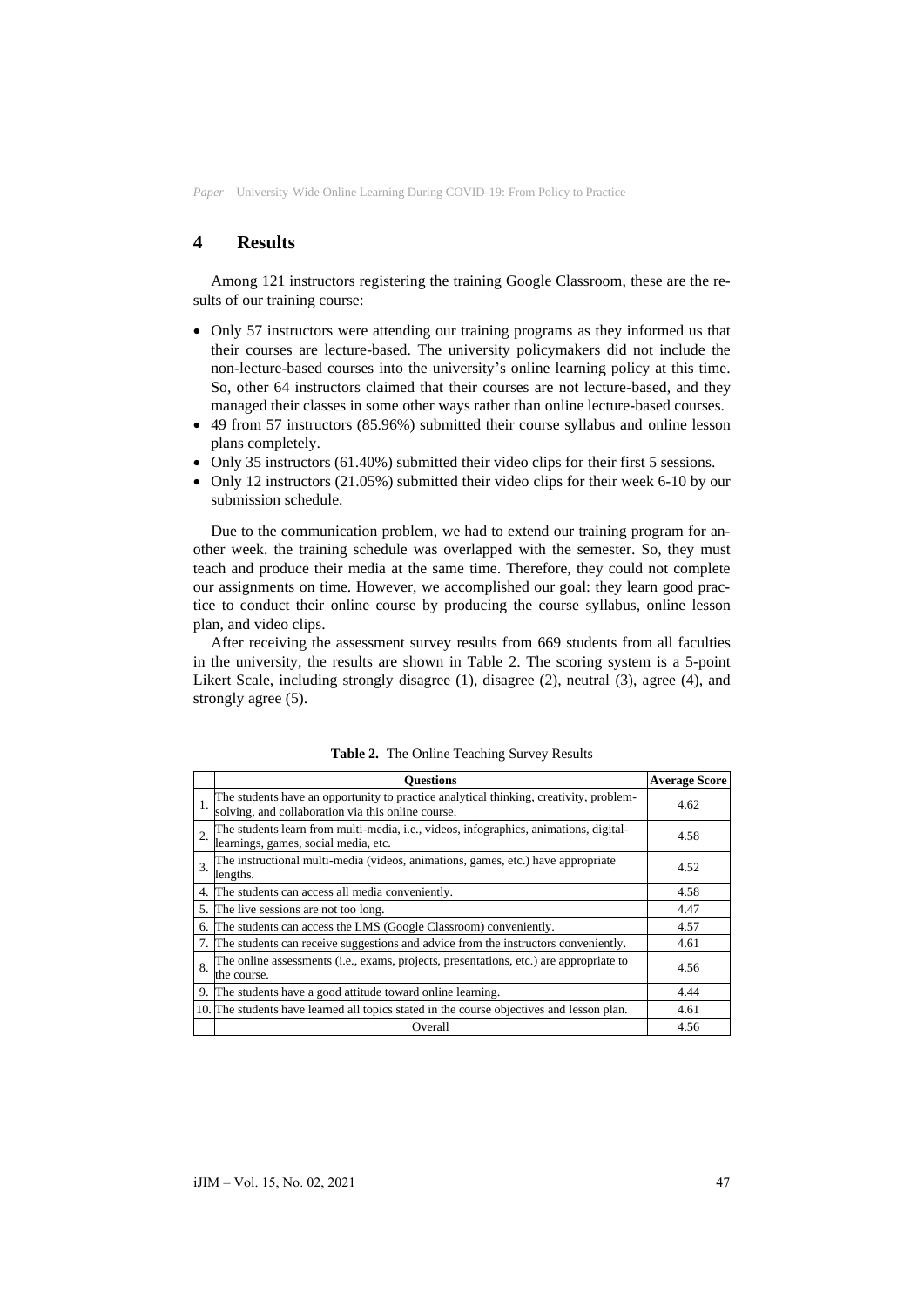We can see from Table 2 that the scoring is between 4.44 and 4.62. The highest score is the question#1, while the lowest score is question#9. However, the scores among all questions are not much different. The important point here is the student's attitude against online learning (question#9) is very high.

Table 3 shows the number of respondents in each faculty. The Faculty of Media and Game has only two respondents because they opened only one course for only those two students to meet with their graduation requirements. Note that, the number of respondents may not actually be proportional to the number of students in the entire university, but they are actually registered students in the Summer Semester, which is from our population.

| <b>Faculty</b>            | <b>Number of Respondents</b> |
|---------------------------|------------------------------|
| Media & Game              | 2                            |
| <b>Business</b>           | 69                           |
| Medicine                  | 39                           |
| Engineering               | 55                           |
| Fine Arts                 | 75                           |
| Public Administration     | 33                           |
| Education                 | 93                           |
| Law                       | 134                          |
| <b>Communication Arts</b> | 24                           |
| Arts                      | 145                          |
| Total                     | 669                          |

**Table 3.** The Number of Respondents for Each Faculty

If we look at the assessment score by faculty, as shown in Fig. 1, we can see that all faculties received a very high assessment score, ranging from 4.20 to 5.0. The Faculty of Communication Art earns the lowest score because they violated our guideline as depicted in Table 4.

Table 4. shows each question score by Faculty. The question number is corresponding to the question listed in Table 1. We can see that all faculties received high assessment scores in all questions, ranging from 3.88 to 5.0. As stated before, the Faculty of Communication Art earns the lowest average assessment score because they violated our guideline by conducting lengthy lecture-based live sessions. These lengthy sessions caused too little time for skill-based activities, as assessed by Question#1, and consequently caused dissatisfaction for online learning in overalls in Question#9.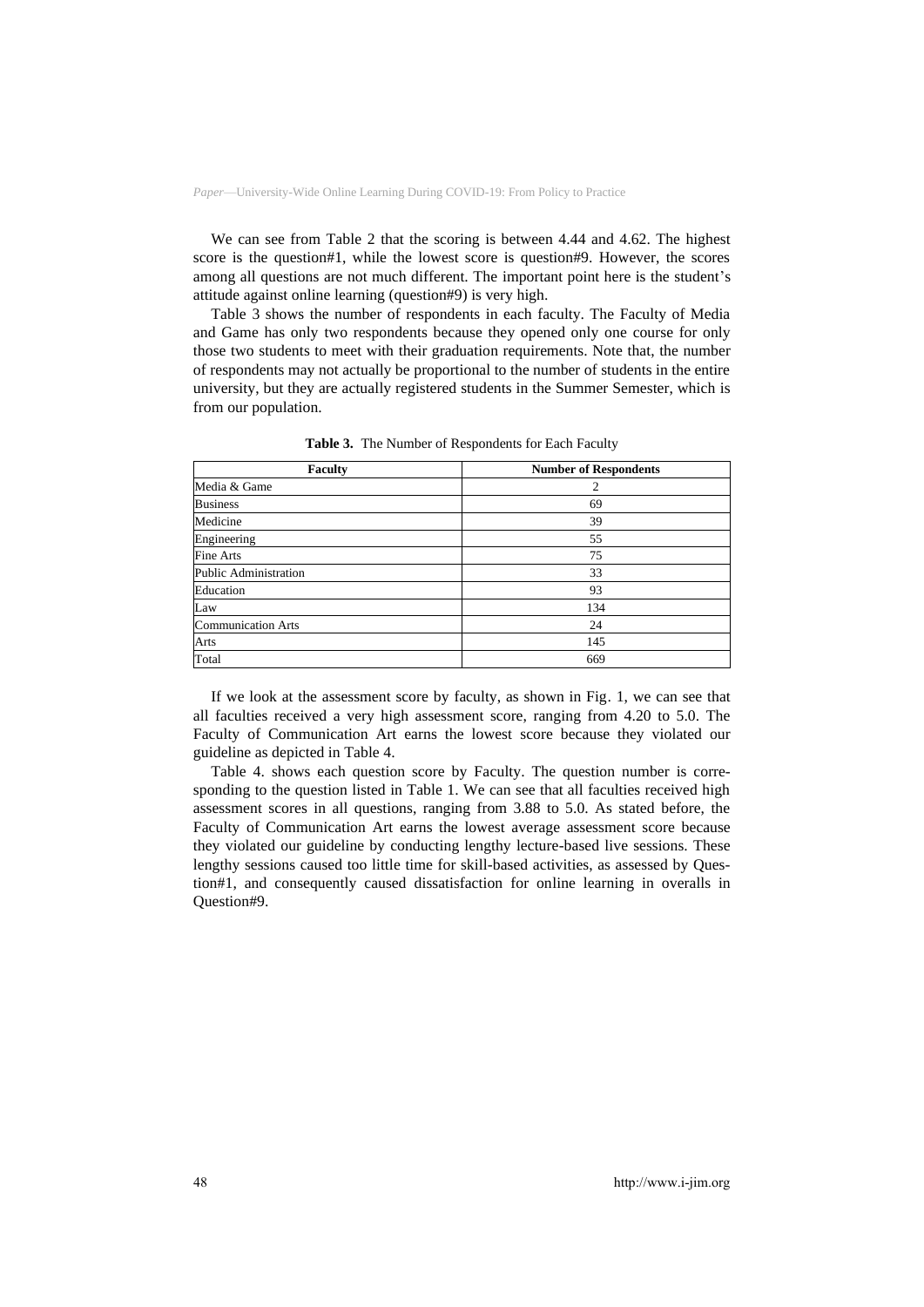

**Fig. 1.** Online Assessment Score by Faculty

| <b>Ouestion#</b> | Fine<br>Arts | Arts | Communi-<br>cation Arts |      |      | <b>Public</b><br><b>Law Education Administra-</b><br>tor | Engi-<br>neering | Medi-<br>cine | <b>Business</b> | <b>Media</b><br>&<br>Game |
|------------------|--------------|------|-------------------------|------|------|----------------------------------------------------------|------------------|---------------|-----------------|---------------------------|
| 1                | 4.57         | 4.71 | 4.16                    | 4.7  | 4.7  | 4.58                                                     | 4.64             | 4.49          | 4.51            | 5.00                      |
| 2                | 4.48         | 4.68 | 4.37                    | 4.67 | 4.53 | 4.37                                                     | 4.53             | 4.69          | 4.51            | 5.00                      |
| 3                | 4.37         | 4.62 | 4.34                    | 4.55 | 4.55 | 4.36                                                     | 4.55             | 4.56          | 4.47            | 5.00                      |
| 4                | 4.38         | 4.70 | 4.42                    | 4.63 | 4.66 | 4.42                                                     | 4.64             | 4.44          | 4.52            | 5.00                      |
| 5                | 4.40         | 4.61 | 4.00                    | 4.52 | 4.58 | 4.27                                                     | 4.46             | 4.33          | 4.36            | 5.00                      |
| 6                | 4.48         | 4.66 | 4.21                    | 4.56 | 4.67 | 4.49                                                     | 4.59             | 4.54          | 4.49            | 5.00                      |
| $\tau$           | 4.48         | 4.73 | 4.21                    | 4.67 | 4.66 | 4.36                                                     | 4.63             | 4.59          | 4.58            | 5.00                      |
| 8                | 4.36         | 4.64 | 4.37                    | 4.64 | 4.64 | 4.49                                                     | 4.67             | 4.46          | 4.41            | 5.00                      |
| 9                | 4.27         | 4.59 | 3.88                    | 4.43 | 4.57 | 4.27                                                     | 4.51             | 4.46          | 4.39            | 5.00                      |
| 10               | 4.51         | 4.73 | 4.13                    | 4.67 | 4.71 | 4.43                                                     | 4.65             | 4.64          | 4.37            | 5.00                      |
| average          | 4.43         | 4.67 | 4.21                    | 4.60 | 4.63 | 4.40                                                     | 4.59             | 4.52          | 4.46            | 5.00                      |

**Table 4.** Online Teaching Assessment Question Score by Faculty

## **5 Findings and Discussion**

The research question needed to be answered is about the appropriate enforcement approach and teaching guideline to all instructors in a university to deliver their course 100% online with student satisfaction. The results showed high student satisfaction with the online courses. The cause of the positive effects of our approach on student satisfaction is in two folds. Firstly, our teaching guideline includes all four components of mobile learning [12], all five dimensions in MSS [7], and all six items in [21]. Secondly, we enforced the university policy with a strong and strict quality control process.

The four basic elements of mobile learning pedagogy include technology, pedagogy, content, and social interaction [12]. Our guideline suggested basic requirements for an online course while our survey questions measured the same properties in a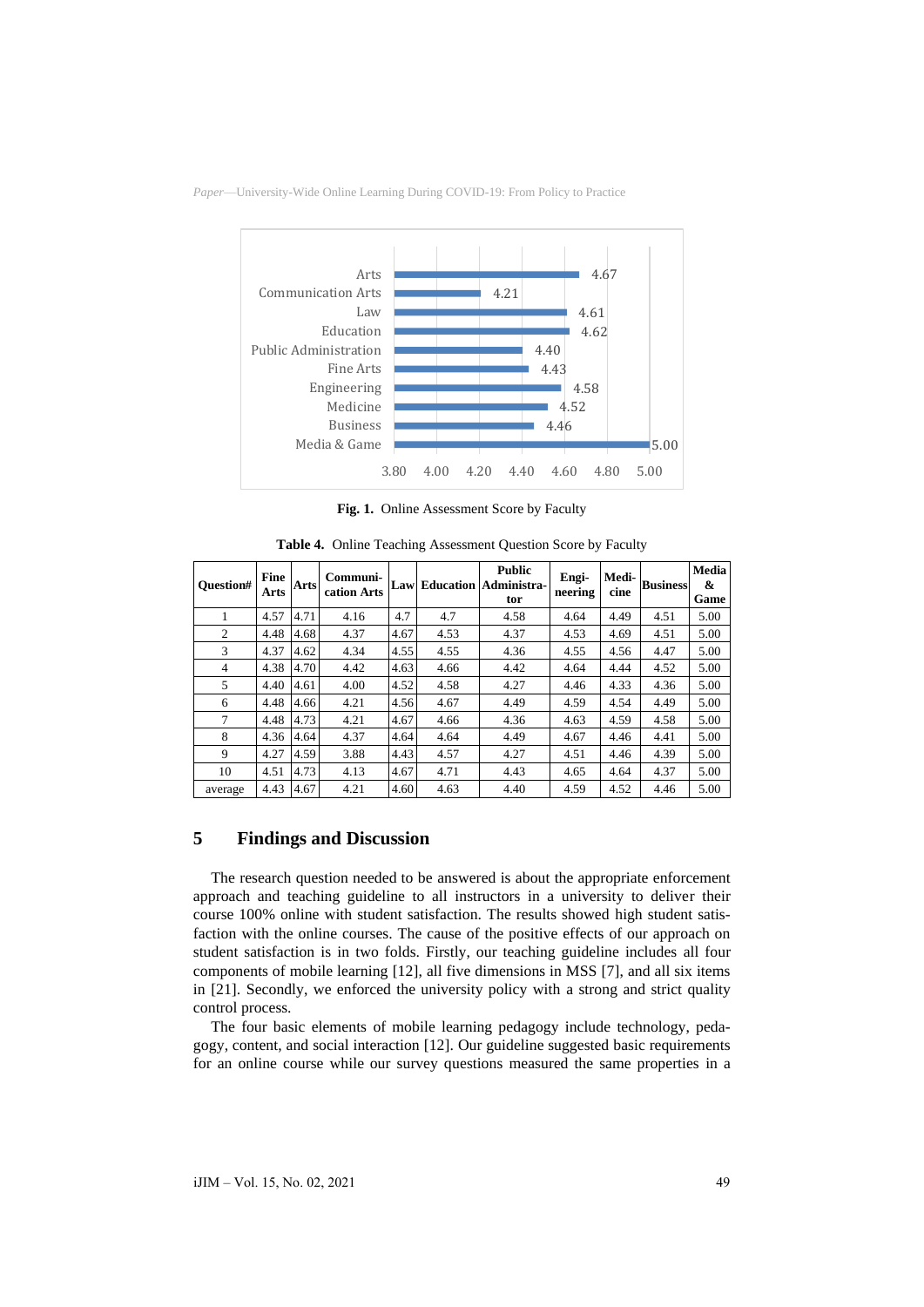broader sense. According to the technology element, our guideline included four technologies, including, video clips, live sessions, digital textbooks, and Google Classroom as LMS. For pedagogy, our guideline suggested microlearning with weekly activities while our survey questions also measure 21st-century-skills practice. For the content, our guideline suggested both short video clips and a digital textbook as a starter while our survey questions suggested a wider range of contents. Finally, social interaction in our guideline was conducted through live sessions, and the survey questions measured the communication between instructors and students.

The five dimensions in MSS [7] included content and instruction (CI); teacherstudent interaction (TSI); assessment and examination (AE); platforms and resources (PR), and student learning (SL). Our guideline included the content through Google Classroom as the LMS, and the instruction through the video clips, live sessions, and weekly activities. Teacher-student interaction in our guideline also proceeded through the LMS and the live sessions. Assessment and examination in the guideline proceed through weekly activities, online examinations, or online presentations. We also measured this dimension in our survey question. The platform used in our guideline is Google Classroom, and the resources included video clips and digital textbooks as the basic requirement. Finally, student learning is measured in the survey questions as the attitude toward online learning.

The six requirements of online-learning platforms [21] are:

- 1) Video conferencing with at least 50 students in the session
- 2) Discussions with students can be done to keep classes organic
- 3) Lecture must be recorded for students with no high-speed internet
- 4) Lectures are accessible in mobile phones and computers
- 5) Possibility of watching and rewinding already recorded lectures
- 6) Assignments are handled via online methods

Our guideline provided video conferencing through Google Meet, which can support up to 250 participants. The discussions were done through live sessions and weekly activities. Lectures delivering as video clips and live sessions must be recorded for future access in our guideline. All lectures were posted in Google Classroom, which is accessible on mobile phones and computers. Recorded lectures were video files, which can be watching and rewinding. Finally, assignments and examinations were conducted in online methods as mentioned in our guideline.

### **6 Limitations**

The contribution of this article is the policy enforcement method and teaching guideline for online learning for the university-wide scale. However, this study only covers the results of student satisfaction. The more important achievement should be concentrated on the student's academic performance. More research must be conducted to improve online learning on a university-wide scale which aims at student's academic performance.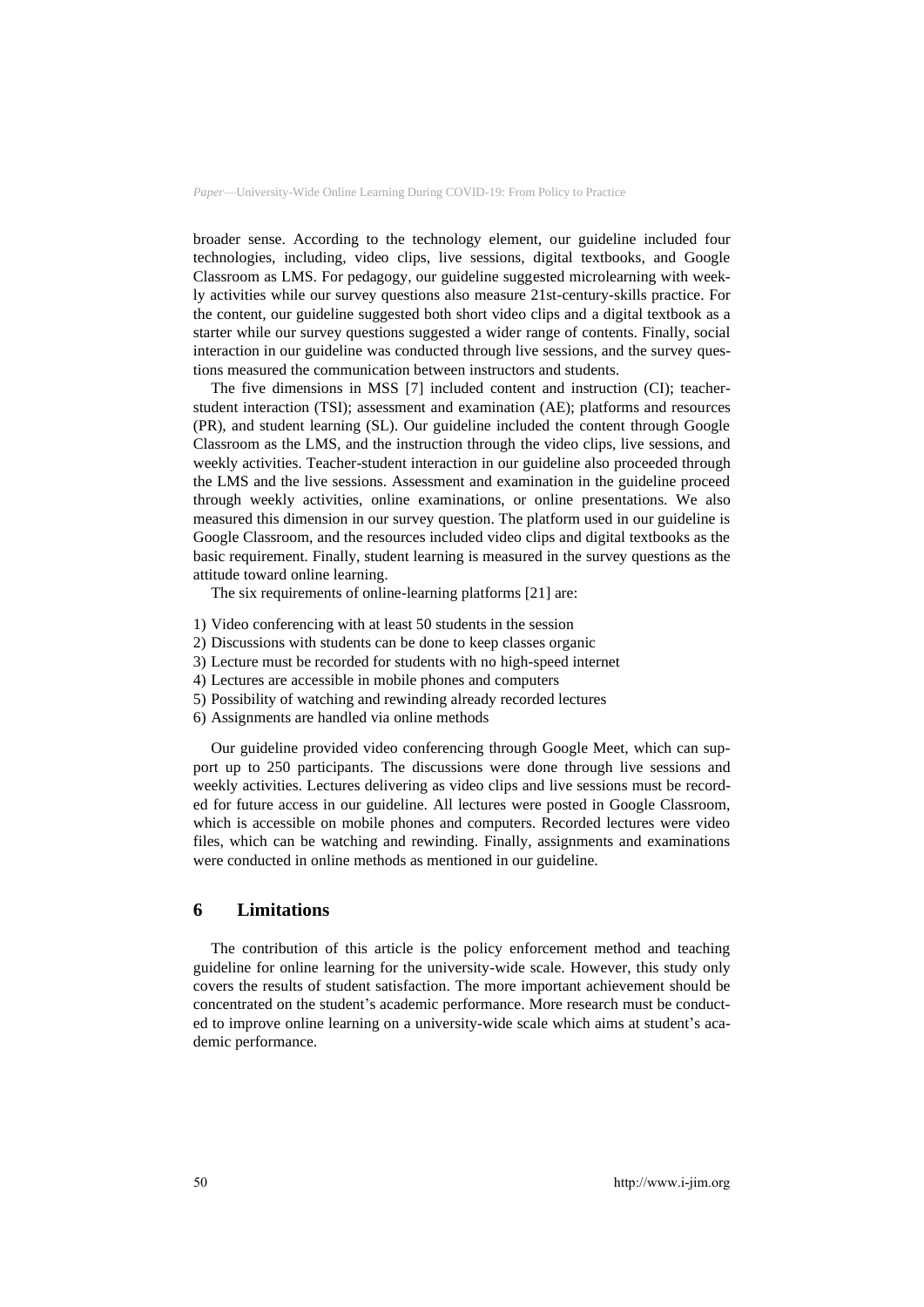## **7 Conclusion**

During Thailand's COVID-19 lockdown, all university must continue their classes in the Summer Semester in an online format. According to our university's policy, we set up a policy enforcement approach to support online learning and create a guideline for our instructors. We also conducted a quality control process, and an assessment to obtain feedback from our students. The results showed that, even though many instructors could not finish all teaching materials before the semester started as planned, most students were satisfied with their online class with an average score of 4.54 on a 5-point Likert Scale.

In our future works, we will continue our method in the next semester when online learning is still needed as the new normal. Many challenges still exist, i.e., more numbers of faculties and courses. We also collaborate with the university's IT department to make sure that the university's IT infrastructure supports a massive amount of internet bandwidth as many classes go live simultaneously.

## **8 References**

- [1] World Health Organization, "Q&A on coronaviruses (COVID-19)," World Health Organization, [Online]. Available: [https://www.who.int/emergencies/diseases/novel-coronavirus-](https://www.who.int/emergencies/diseases/novel-coronavirus-2019/question-and-answers-hub/q-a-detail/q-a-coronaviruses)[2019/question-and-answers-hub/q-a-detail/q-a-coronaviruses](https://www.who.int/emergencies/diseases/novel-coronavirus-2019/question-and-answers-hub/q-a-detail/q-a-coronaviruses) . [Accessed 23 August 2020].
- [2] M. Wotto, "The Future High Education Distance Learning in Canada, the United States, and France: Insights from Before COVID-19 Secondary Data Analysis," Journal of Educational Technology Systems, vol. 0, no. 0, pp. 1-20, 2020. [https://doi.org/10.1177/004723](https://doi.org/10.1177/0047239520940624) [9520940624](https://doi.org/10.1177/0047239520940624)
- [3] M. Wu, "A Path for Private Colleges and Universities to Improve Teaching Quality Against the Background of Open Online Course Construction," in 2nd International Conference on Contemporary Education, Social Sciences and Ecological Studies (CESSES 2019), Moscow, Russia, 2019.<https://doi.org/10.2991/cesses-19.2019.16>
- [4] P. T. V. Anh and H. T. T. Nguyen, "Teaching Fundamental Courses in Vietnam: Transitioning from Blended Learning Approach to Online Learning Approach," in ICDEL 2020, Beijing, China., 2020[. https://doi.org/10.1145/3402569.3402592](https://doi.org/10.1145/3402569.3402592)
- [5] G. Xiaochun and W. Yiwei, "Experiments on Blended Learning and its Formative Assessment for Engineering Majors in Universities," in ICDEL 2020, Beijing, China, 2020. <https://doi.org/10.1145/3402569.3402576>
- [6] D. Basu and N. Gopalkrishna, "Evaluation of Course Strategies: Face-to-Face vs. Online," in ICER '20, Virtual Event, New Zealand, 2020.<https://doi.org/10.1145/3372782.3408121>
- [7] D. Jing and D.-c. Zhao, "Developing a Scale to Measure University Student's Satisfaction with MOOC," in ICDEL 2020, Beijing, China., 2020.
- [8] M. Kalogiannakis and S. Papadakis, "The dual form of further education of educators in ICT: technological and pedagogical training," in Proceedings of the 8th International Conference on Computer Based Learning in Science, Heraklion, 2007.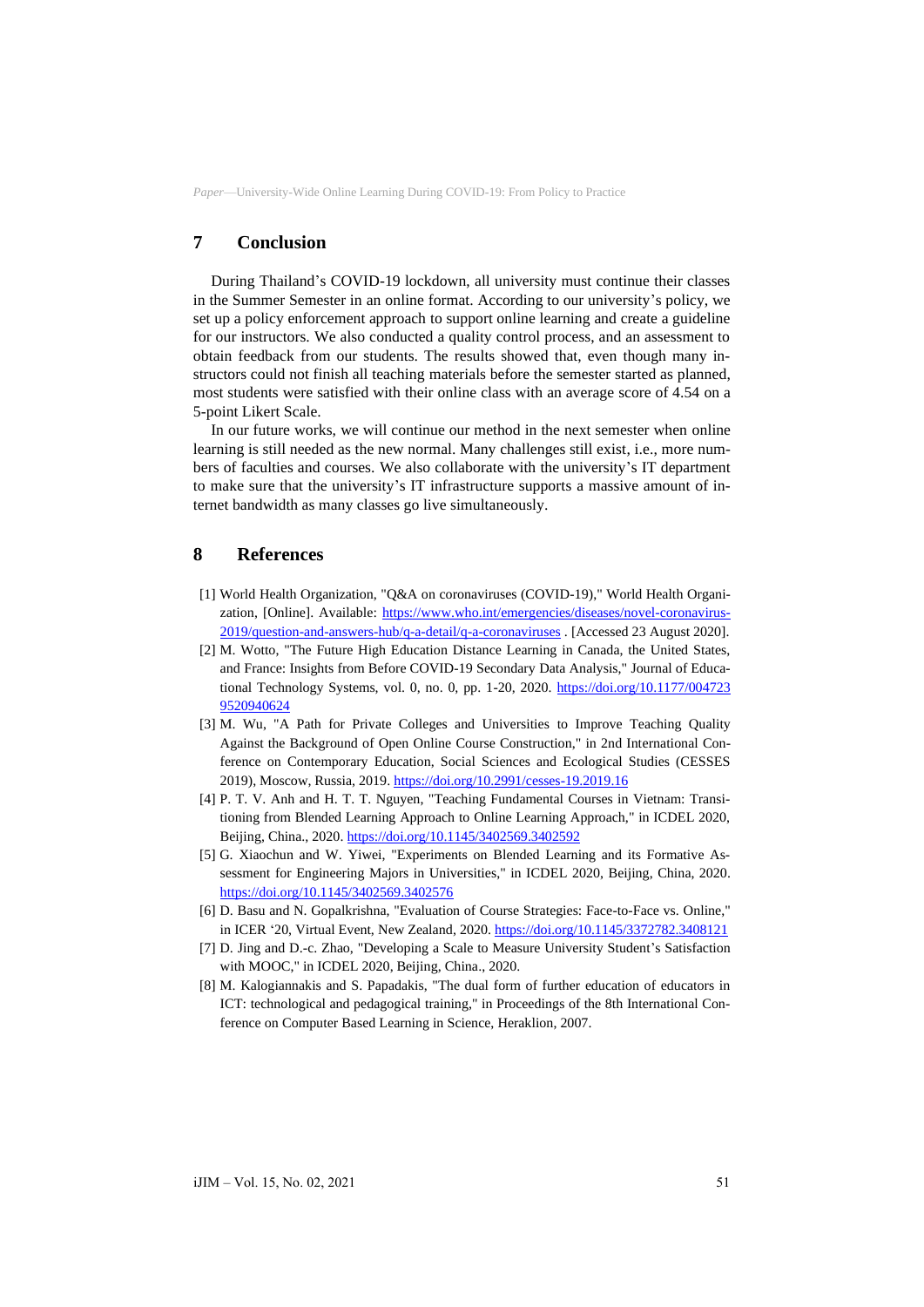- [9] R. U. Puga, "Perception of the FIT Mode (TEC21 Model) of the Course: Photography and Digital Image," in ICDEL 2020, Beijing, China, 2020. [https://doi.org/10.1145/3402569.34](https://doi.org/10.1145/3402569.3402571) [02571](https://doi.org/10.1145/3402569.3402571)
- [10] Docebo, "e-Learning trends," 2018. [Online]. Available: [https://fliphtml5.com/duyqh/wff](https://fliphtml5.com/duyqh/wffr/basic) [r/basic](https://fliphtml5.com/duyqh/wffr/basic) .
- [11] C. Peechapol, J. Na-Songkhla, S. Sujiva and A. Luangsodsai, "Development of Smartphone Application Based on the Theory of Planned Behaviour to Enhance Self-Efficacy for Online Learning," International Journal of Interactive Mobile Technologies (iJIM), vol. 12, no. 4, pp. 135-151, 2018.<https://doi.org/10.3991/ijim.v12i4.8715>
- [12] I. Lestari, A. Maksum and C. Kustandi, "Mobile Learning Design Models for State University of Jakarta, Indonesia," International Journal of Interactive Mobile Technologies, vol. 13, no. 9, pp. 152-171, 2019[. https://doi.org/10.3991/ijim.v13i09.10987](https://doi.org/10.3991/ijim.v13i09.10987)
- [13] J. Romero-Rodríguez, I. Aznar-Díaz, F. Hinojo-Lucena and G. Gómez-García, "Mobile Learning in Higher Education: Structural Equation Model for Good Teaching Practices," IEEE Access, vol. 8, pp. 91761-91769, 2020.<https://doi.org/10.1109/access.2020.2994967>
- [14] P.-C. Li, W.-J. Kong and W.-L. Zhou, "Research on the Mobile Learning Adoption of College Students Based on TTF and UTAUT," in ICDEL 2020, Beijing, China, 2020.
- [15] Y. Zhou and X. Hu, "The Third Space and Ideological & Political Education in Colleges Based on M-Learning," in ICDEL 2020, Beijing, China, 2020.
- [16] J. Eppard, Z. Hojeij, P. Ozdemir-Ayber, M. Rodjan-Helder and S. Baroudi, "Using Mobile Learning Tools in Higher Education: A UAE Case," International Journal of Interactive Mobile Technologies, vol. 13, no. 11, pp. 51-69, 2019. [https://doi.org/10.3991/ijim.v13](https://doi.org/10.3991/ijim.v13i11.10823) [i11.10823](https://doi.org/10.3991/ijim.v13i11.10823)
- [17] World Bank's Edtech team, "How countries are using edtech (including online learning, radio, television, texting) to support access to remote learning during the COVID-19 pandemic," 2020. [Online]. Available: [https://www.worldbank.org/en/topic/edutech/brief/](https://www.worldbank.org/en/topic/edutech/brief/how-countries-are-using-edtech-to-support-remote-learning-during-the-covid-19-pandemic) [how-countries-are-using-edtech-to-support-remote-learning-during-the-covid-19-pandemic](https://www.worldbank.org/en/topic/edutech/brief/how-countries-are-using-edtech-to-support-remote-learning-during-the-covid-19-pandemic) . [Accessed 23 August 2020]. <https://doi.org/10.1596/33499>
- [18] UNESCO, "Distance learning solutions," [Online]. Available: [https://en.unesco.org/](https://en.unesco.org/covid19/educationresponse/solutions) [covid19/educationresponse/solutions](https://en.unesco.org/covid19/educationresponse/solutions) . [Accessed 23 August 2020].
- [19] S. Papadakis, M. Kalogiannakis, E. Sifaki and N. Vidakis, "Evaluating Moodle use via Smart Mobile Phones. A case study in a Greek University," EAI Endorsed Transactions on Creative Technologies, vol. 5, no. 16, pp. 1-9, 2018. [https://doi.org/10.4108/eai.10-4-](https://doi.org/10.4108/eai.10-4-2018.156382) [2018.156382](https://doi.org/10.4108/eai.10-4-2018.156382)
- [20] A. Kirkova-Bogdanova and D. Taneva, "ICT Usage and E-Courses Development by Faculty Staff in Healthcare Majors at Medical University – Plovdiv," TEM Journal, vol. 9, no. 2, p. 731‐739, May 2020[. https://doi.org/10.18421/tem92-41](https://doi.org/10.18421/tem92-41)
- [21] G. Basilaia, M. Dgebuadze, M. Kantaria and G. Chokhonelidze, "Replacing the classic learning form at universities as an immediate response to the COVID-19 virus infection in Georgia," International Journal for Research in Applied Science & Engineering Technology, vol. 8, no. III, 2020.<https://doi.org/10.22214/ijraset.2020.3021>
- [22] T. Crick, C. Knight, R. Watermeyer and J. Goodall, "The Impact of COVID-19 and "Emergency Remote Teaching" on the UK Computer Science Education Community," in United Kingdom & Ireland Computing Education Research conference. (UKICER '20), Glasgow, United Kingdom, 2020.<https://doi.org/10.1145/3416465.3416472>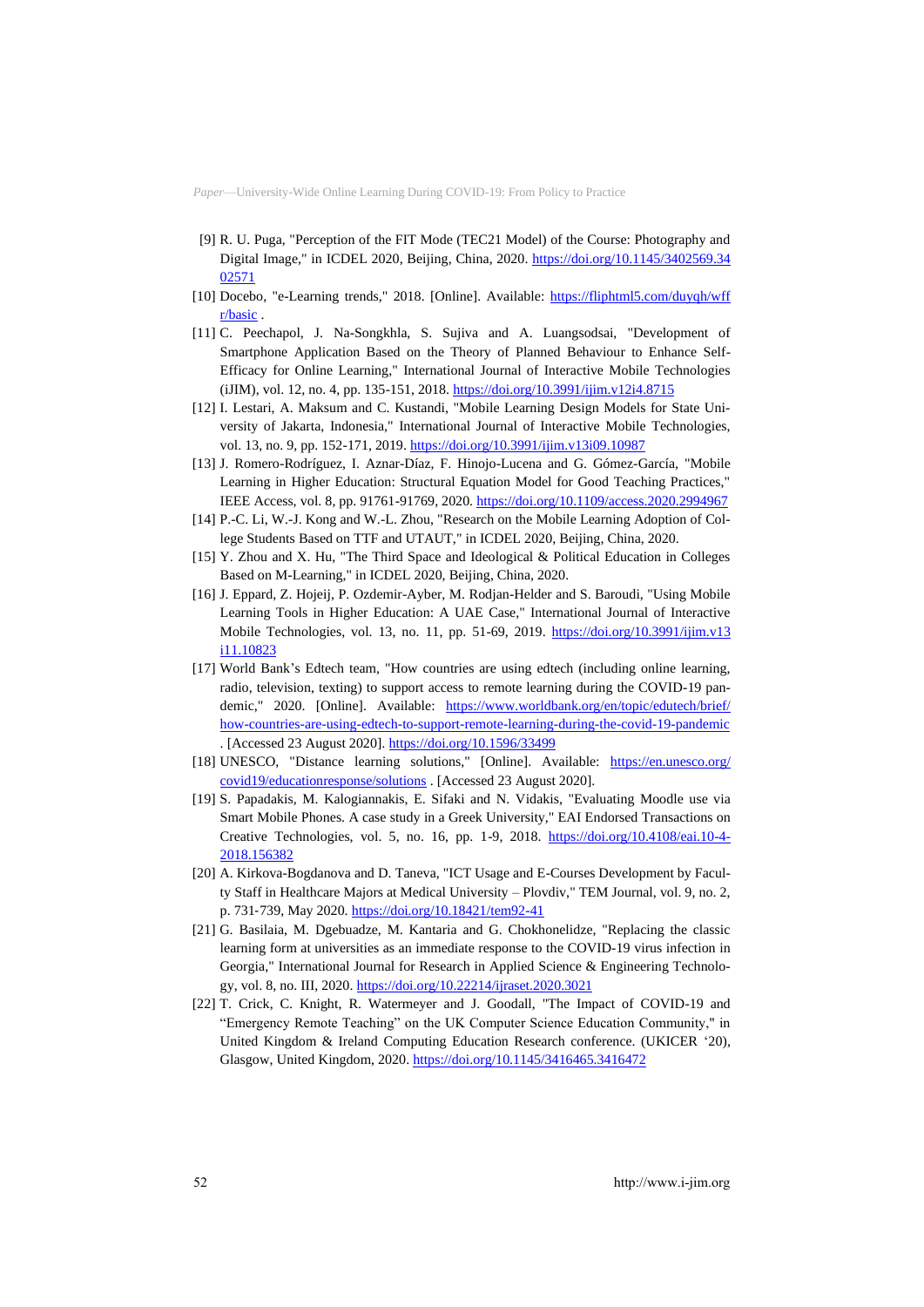- [23] A. Khattar, P. R. Jain and S. M. K. Quadri, "Effects of the Disastrous Pandemic COVID 19 on Learning Styles, Activities and Mental Health of Young Indian Students - A Machine Learning Approach," in Proceedings of the International Conference on Intelligent Computing and Control Systems (ICICCS 2020), Madurai, India, 2020. [https://doi.org/10.1109/](https://doi.org/10.1109/iciccs48265.2020.9120955) [iciccs48265.2020.9120955](https://doi.org/10.1109/iciccs48265.2020.9120955)
- [24] R. D. Michele, "Benefits, drawbacks and psychological impact of online lectures," in GoodTechs '20, Antwerp, Belgium, 2020.
- [25] I. Vlasov, "Legal and pedagogical aspects of e-education," in International Conference Engineering Technologies and Computer Science (EnT), Moscow, Russia, 2020. [https://doi.](https://doi.org/10.1109/ent48576.2020.00034) [org/10.1109/ent48576.2020.00034](https://doi.org/10.1109/ent48576.2020.00034)
- [26] S. Dhawan, "Online Learning:A Panacea in the Time of COVID-19 Crisis," Journal of Educational Technology Systems, vol. 49, no. 1, pp. 5-22, 2020.
- [27] Y. He, "Research on Online Teaching of Music Performance Based on Diversification and Intelligence," in International Conference on E-Commerce and Internet Technology (ECIT), Zhangjiajie, China, 2020[. https://doi.org/10.1109/ecit50008.2020.00050](https://doi.org/10.1109/ecit50008.2020.00050)
- [28] H. Yuan, A. Xu, J. Huang and L. Wang, "Constructing MOOC Ecosystem: Putting MOOC Resources into Use," in ICDEL 2020, Beijing, China, 2020. [https://doi.org/10.1145/34025](https://doi.org/10.1145/3402569.3402575) [69.3402575](https://doi.org/10.1145/3402569.3402575)
- [29] A. S. Alam, E. Lau, C. Oh and K. K. Chai, "An Alternative Laboratory Assessment Approach for Multimedia Modules in a Transnational Education (TNE) Programme during COVID-19," in Transnational Engineering Education using Technology (TREET), Glasgow, 2020.
- [30] M. L. George, "Effective Teaching and Examination Strategies for Undergraduate Learning During COVID-19 School Restrictions," Journal of Educational Technology Systems, vol. 49, no. 1, pp. 23-48, 2020.
- [31] T. Triyason, A. Tassanaviboon and P. Kanthamanon, "Hybrid Classroom: Designing for the New Normal after COVID-19 Pandemic," in IAIT2020, Bangkok, Thailand, 2020. <https://doi.org/10.1109/treet50959.2020.9189756>
- [32] D. Pal, V. Vanijja and S. Patra, "Online Learning During COVID-19: Students' Perception of Multimedia Quality," in Proceedings of International Conference on Advances in Information Technology (IAIT2020), Bangkok, Thailand, 2020. [https://doi.org/10.1145/340](https://doi.org/10.1145/3406601.3406632) [6601.3406632](https://doi.org/10.1145/3406601.3406632)
- [33] P. L. Ogrutan and L. E. Aciu, "Aspects of Academic Performance and Ethics in the Transition to eLearning Caused by the Actual Pandemic - A case study," TEM Journal, vol. 9, no. 2, p. 656‐661, May 2020.<https://doi.org/10.18421/tem92-31>
- [34] National Research Center for Distance Education and Technological Advancements, "DETA Research Center Community | No Significant Difference," 2019. [Online]. Available:<https://detaresearch.org/research-support/no-significant-difference/> . [Accessed 23 8 2020].
- [35] T. Nguyen, "The Effectiveness of Online Learning: Beyond No Significant Difference and Future Horizons," MERLOT Journal of Online Learning and Teaching, vol. 11, no. 2, June 2015.
- [36] R. M. Bernard, P. C. Abrami, Y. Lou, E. Borokhovski, A. Wade, L. Wozney, P. A. Wallet, M. Fiset and B. Huang, "How Does Distance Education Compare with Classroom Instruc-